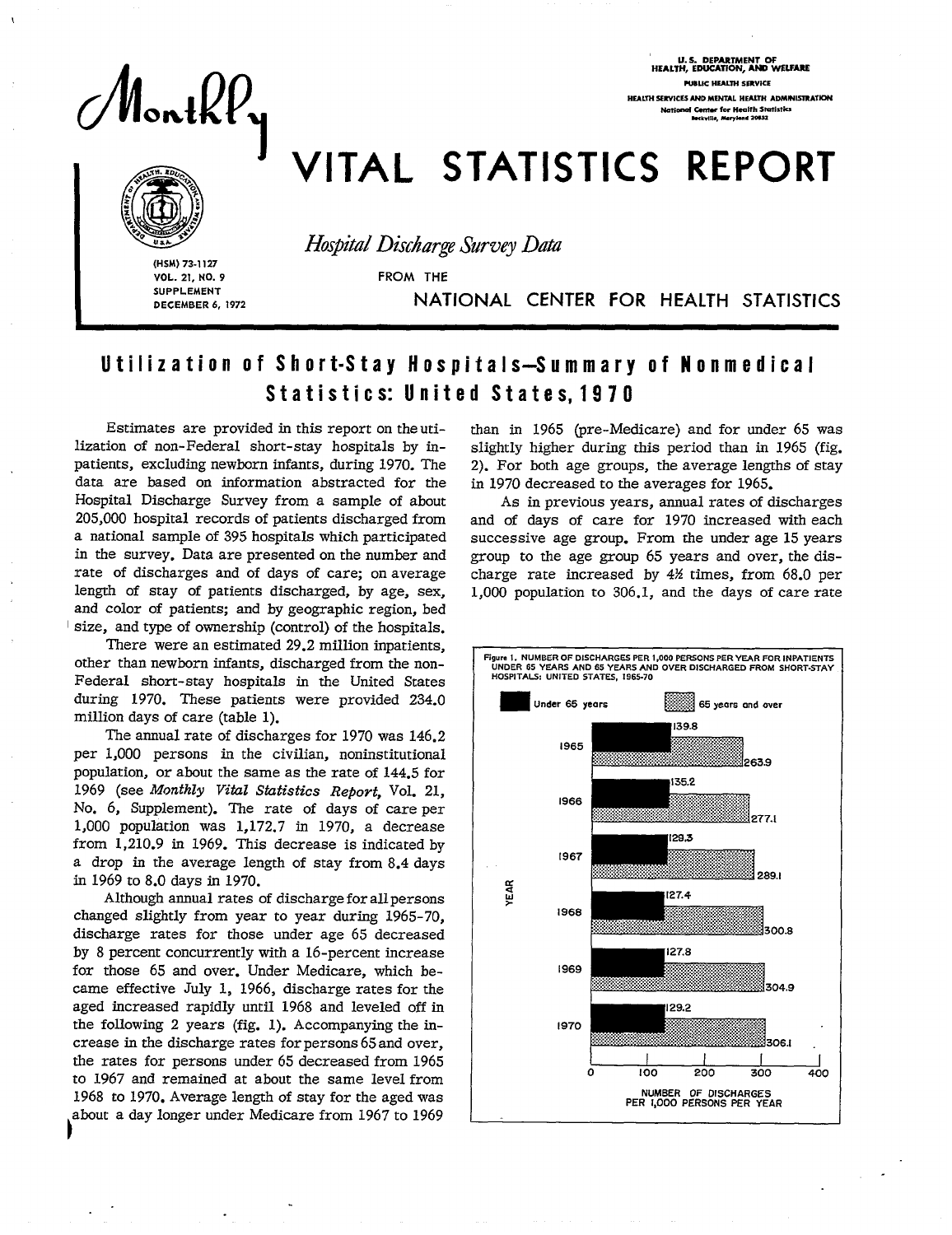f

(

Table 1. Number and rate of inpatients discharged from short-stay hospitals, number and rate of days of care, and average length of stay, by age and sex: United States, 1970

|                                                                                                                                                                         | Both                                   |                                      | Female                                     |                                      |  |  |
|-------------------------------------------------------------------------------------------------------------------------------------------------------------------------|----------------------------------------|--------------------------------------|--------------------------------------------|--------------------------------------|--|--|
| Age                                                                                                                                                                     | sexes <sup>1</sup>                     | Male                                 | Including<br>deliveries                    | Excluding<br>deliveries              |  |  |
|                                                                                                                                                                         | Number of discharges in thousands      |                                      |                                            |                                      |  |  |
| All ages----------                                                                                                                                                      | 29,185                                 | 11,433                               | 17,696                                     | 14,117                               |  |  |
| Under 15 years----------------------<br>15-44 years----------------------------<br>45-64 years---------------------------<br>65 years and over-------------------       | 3,923<br>12,672<br>6,707<br>5,883 川    | 2,196<br>3,479<br>3,106<br>2,651     | 1,718<br>9,170<br>$3,588$<br>$3,220$       | 1,700<br>5,615<br>3,582<br>3,220     |  |  |
|                                                                                                                                                                         |                                        |                                      | Rate of discharges per 1,000 population    |                                      |  |  |
| All ages---------------                                                                                                                                                 | $146.2$                                | 119.1                                | 170.8                                      | 136.3                                |  |  |
| Under 15 years------------------------<br>15-44 years---------------------------<br>45-64 years-----------------------------<br>65 years and over---------------------- | 68.0<br>156.1<br>161.7<br>$306.1$      | 74.7<br>89.8<br>157.3<br>327.7       | 60.7<br>216.1<br>165.1<br>289.4            | 60.0<br>132.4<br>164.8<br>289.4      |  |  |
|                                                                                                                                                                         |                                        |                                      | Number of days of care in thousands        |                                      |  |  |
| All ages-----------                                                                                                                                                     | 234,042                                | 99,183                               | 134,385                                    | 119,709                              |  |  |
| Under 15 years ----------------------<br>45-64 years--------------------------<br>65 years and over-------------------                                                  | 19, 211<br>73, 371<br>64,293<br>77,167 | 10,873<br>24,821<br>30,336<br>33,153 | 8,271<br>48,382<br>33,863<br>43,870        | 8,147<br>33,859<br>33,834<br>43,870  |  |  |
|                                                                                                                                                                         |                                        |                                      | Rate of days of care per 1,000 population. |                                      |  |  |
| All ages---                                                                                                                                                             | 1,172,7                                | 1,033.4                              | 1,297.2                                    | 1,155.5                              |  |  |
| Under $15$ years -----------<br>15-44 years---------------------------<br>45-64 years----------------------<br>65 years and over-------------------                     | 332.9<br>903.9<br>1,550.0<br>4,015.4   | 369.9<br>640.5<br>1,536.3<br>4,097.5 | 292.1<br>1,140.5<br>1,558.2<br>3,942.6     | 287.7<br>798.1<br>1,556.9<br>3,942.6 |  |  |
|                                                                                                                                                                         | Average length of stay in days         |                                      |                                            |                                      |  |  |
| All ages ----                                                                                                                                                           | $8,0$                                  | 8.7                                  | 7.6                                        | 8.5                                  |  |  |
| Under 15 years---------------<br>15-44 years----------------------------<br>45-64 years-------------------------<br>65 years and over-------------                      | 4.9<br>5.8<br>9.6<br>13.1              | 5.0<br>7.1<br>9.8<br>12.5            | 4.8<br>5.3<br>9.4<br>13.6                  | 4.8<br>6.0<br>9.4<br>13.6            |  |  |

Excludes newborn infants and Federal hospitals]

,, lFigures include data for 'sexnot stated.

increased by 12 times, from 332.9 for the youngest or 43 percent higher, and the rate of days of care age group to  $4.015.4$  for the oldest age group. Average for females was 1.297.2 compared with 1.033.4 for age group to 4,015.4 for the oldest age group. Average for females was 1,297.2 compared with 1,033.4 for length of stay ranged from 4.9 days for patients under males, or 26 percent higher (table 1). Exclusive of

length of stay ranged from 4.9 days for patients under males, or 26 percent higher (table 1). Exclusive of 15 to 13.1 days for patients 65 and over. 15.1 days for patients 65 and over.<br>14 percent higher and the days of care rate 12 per-<br>14 percent higher and the days of care rate 12 per-Hospital utilization varied considerably by sex. 14 percent higher and the days of care rate 12 per-<br>The 1970 rate of discharges per 1,000 population cent higher than for males. Rates of discharge and of The 1970 rate of discharges per 1,000 population cent higher than for males. Rates of discharge and of was 170.8 for females compared with 119.1 for males. days of care for males under 15 and 65 and over days of care for males under 15 and 65 and over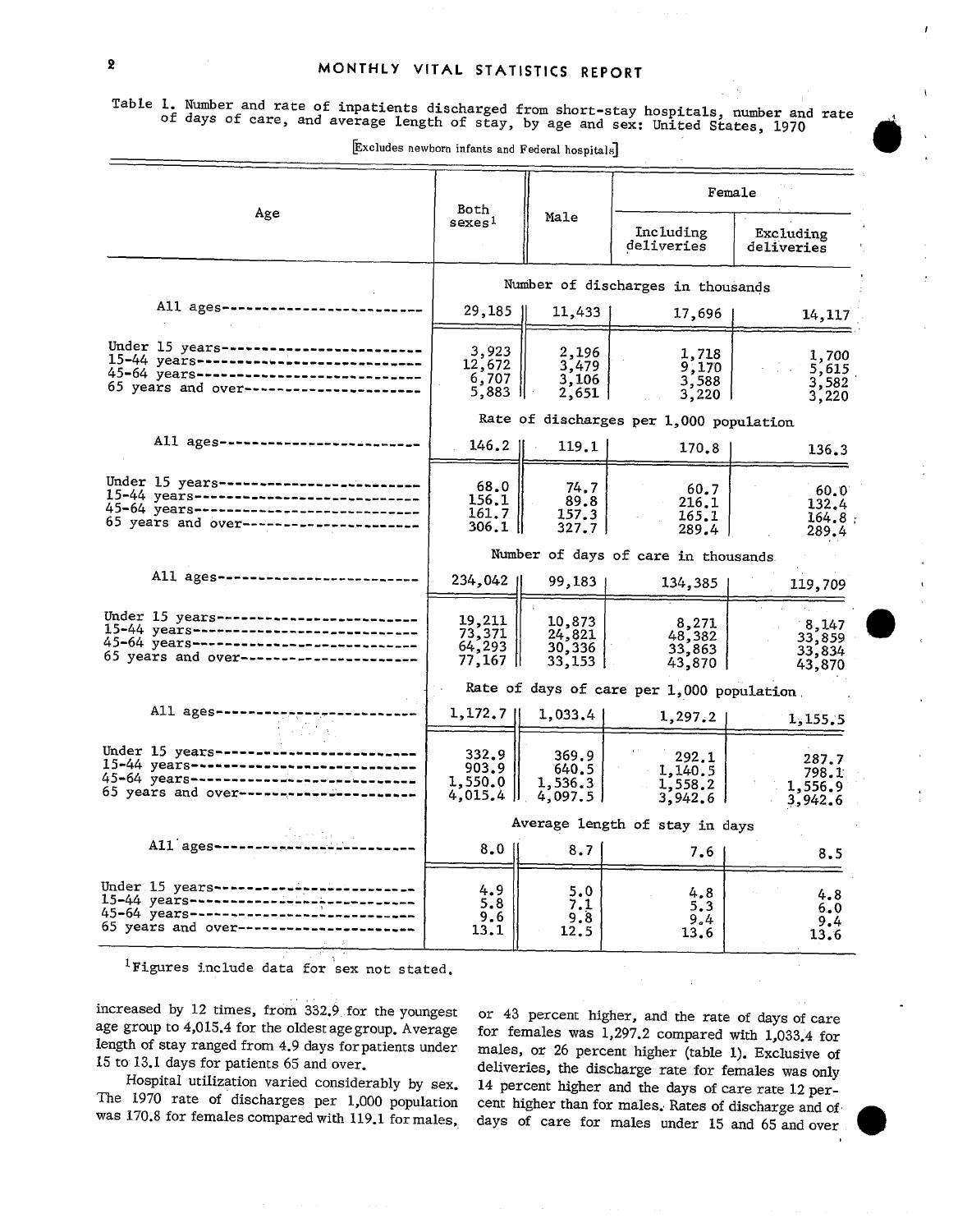6.8  $7.0$ 7.1  $1967$ 7.0 R7

**AVERAGE LENGTH OF STAY IN DAYS** 

Were higher 2. AVERAGE LENGTH OF STAY FOR INPATIENTS UNDER 65 YEARS AND 65 WERE higher than for females. The average length of  $\frac{1}{2}$  YEARS AND OVER DISCHARGED FROM SHORT-STAY HOSPITALS: UNITED STATES. YEARS AND OVER DISCHARGED FROM SHORT-STAY HOSPITALS: UNITED STATES, stay for males (8.7 days) was longer than for females including deliveries (7.6 days) and excluding deliveries **-Under 65 years H65yems .",** 0,., (8.5 days). On the average, males of all age groups **.+..:..**  except 65 and older were hospitalized Ionger than  $\begin{array}{r|l}\n\hline\n\text{5} & \text{from } 1965 \\
\hline\n\text{5} & \text{the difference} & \text{in the distance} \\
\hline\n\end{array}$  females. Figure 3 shows the differences in the dis-

There were about  $863,000$  deaths  $(29.6 \text{ per } 1,000$ discharges) among the 29.2 million inpatients, ex-  $1966$  cluding newborn infants, discharged in 1970. The cluding newborn infants, discharged in 1970. The deaths per 1,000 discharges by age and sex are shown in table A. Almost two-thirds (65 percent) of the patients who died were age 65 and over. The number e and the contract of deaths per 1,000 patients discharged increased<br>  $\frac{1}{2}$  of deaths per 1,000 patients discharged increased<br>  $\frac{1}{2}$  from 5.4 deaths for under 45 years to 94.9 for age  $\begin{array}{|c|c|c|c|c|c|}\n\hline\n\text{7.0} & \text{from 5.4 deaths for under 45 years to 94.9 for age} \\
\hline\n\text{7.0} & \text{from 5.4 deaths for under 45 years to 94.9 for age}\n\hline\n\end{array}$ 1965 and older. Deaths per 1,000 males discharged were 39.8 compared with 23.0 for females. Exclusive of deliveries, which accounted for a small number of 1969  $\text{max}_{\text{max}}$  and  $\text{max}_{\text{max}}$  is the total deaths, there were 28.8 deaths per 1,000 females discharged.

1970 **A. A. Number of deaths per 1,000 discharges**<br>Trom short-stay hospitals, by age and sex: from short-stay hospitals, 1 1 United States, 1970<br>5 10 15 20 15 10 16 10 16

|                                                          |           | Age                                                   | $Total1$ Male |       | Female |
|----------------------------------------------------------|-----------|-------------------------------------------------------|---------------|-------|--------|
| NUMBER OF DISCHARGES FROM SHORT-STAY HOSPITALS PER 1,000 |           | All ages-                                             | 29.6          | 39.8  | 23.0   |
| PERSONS PER YEAR BY AGE AND SEX: UNITED STATES, 1970     |           | Under 45 years-                                       | 5.4           | 8.7   | 3.7    |
| Male                                                     | 327.7     | 45-64 years-                                          | 32.0          | 38.2  | 26.8   |
| Female, including deliveries                             |           | $65+$ years-                                          | 94.9          | 108.4 | 84.1   |
| Female, excluding deliveries                             | 2894289.4 | <sup>1</sup> Figures include data for sex not stated. |               |       |        |

o 5 10 15 20 [Excludes newborn infants and Federal hospitals]

**<sup>~</sup>**An estimated 22.0 million inpatients discharged from short-stay hospitals were white and 3.1 million <sup>2</sup>. <sup>200</sup> patients were identified as of all other color groups<br>
<sup>1651</sup> 1648<br>
<sup>1651</sup> 1648 **<sup>165</sup>** *(table 2). However, color of patients was not reported* **n. 2. In the contract of the contract of the contract of the contract of the contract of the contract of the contract of the contract of the contract of the contract of the contract of the contract of the contract of the a** The distributions of discharges and of average length **<sup>z</sup>**of stay of patients with color not stated, by age, we're **5 u.** This suggests that this group probably includes about **<sup>0</sup> c**  $\frac{1}{24.7}$  **the same proportions of patients of each color as the m** proportions for whom color was stated. Nevertheless, **E** so  $-$  **in the solution of the large number of patients with color** unknown, rates were not computed by color and caution should be used in drawing conclusions from these data.

AGE **AGE WEIGHT COLOR STATE STATE OF 1.** A higher proportion of  $\frac{46}{5}$  percent) than of all other patients

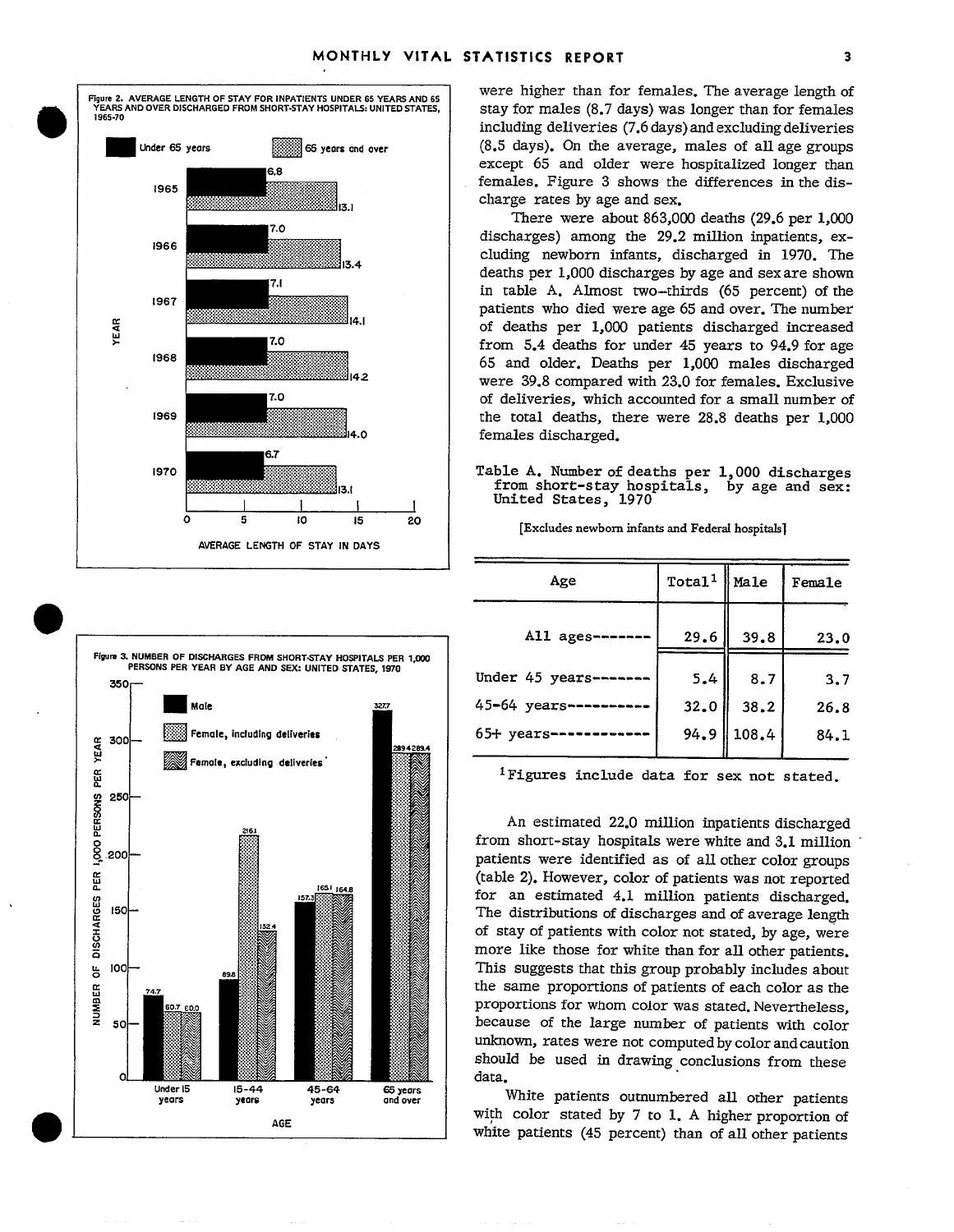Table 2. Number and percent distribution of inpatients discharged from short-stay hospitals, days of care, and average length of stay, by color and age: United States, 1970

|                                   | Discharges             |                         | Days of care           | Average<br>length       |                    |
|-----------------------------------|------------------------|-------------------------|------------------------|-------------------------|--------------------|
| Color and age                     | Number in<br>thousands | Percent<br>distribution | Number in<br>thousands | Percent<br>distribution | of stay<br>in days |
| $Total1$ --------------------     | 29,185                 | 100.0                   | 234,042                | 100.0                   | 8.0                |
| Under 15 years-----------------   | 3,923                  | 13.4                    | 19,211                 | 8.2                     | 4.9                |
| 15-44 years--------------------   | 12,672                 | 43.4                    | 73,371                 | 31.3                    | 5.8                |
| 45-64 years--------------------   | 6,707                  | 23.0                    | 64,293                 | 27.5                    | 9.6                |
| 65 years and over--------------   | 5,883                  | 20.2                    | 77,167                 | 33.0<br>$\sim 1$        | 13.1               |
| White---------------------        | 22,010                 | 100.0                   | 177,002                | 100.0                   | 8.0                |
|                                   |                        |                         |                        |                         |                    |
| Under 15 years-----------------   | 2,913                  | 13.2                    | 13,704                 | 7.7                     | 4.7                |
| 15-44 years --------------------- | 9,104                  | 41.4                    | 51,775                 | 29.3                    | 5.7                |
| 45-64 years--------------------   | 5,286                  | 24.0                    | 49,759                 | 28.1                    | 9.4                |
| 65 years and over--------------   | 4,707                  | 21.4                    | 61,764                 | 34.9                    | 13.1               |
| All other------------------       | 3,090                  | 100.0                   | 25,807                 | 100.0                   | 8.4                |
| Under 15 years------------------  | 472                    | 15.3                    | 3,117                  | 12.1                    | 6.6                |
| 15-44 years---------------------  | 1,711                  | 55.4                    | 10,849                 | 42.0                    | 6.3                |
| 45-64 years --------------------  | 532                    | 17.2                    | 6,388                  | 24.8                    | 12.0               |
| 65 years and over--------------   | 374                    | 12.1                    | 5,453                  | 21.1                    | 14.6               |

Excludes newborn infants and Federal hospitals]

 $^1\rm{Figures}$  include data for an estimated  $4,084,000$  inpatients discharged for whom color was not stated.

(29 percent) were age 45 and older. Deliveries accounted for only 11 percent of the white patients hospitalized compared with 19 percent of all others. The average length of stay for white patients of all age groups was of shorter duration than for all other patients.

Large variations were evident in hospital utilization by geographic region. The number and rate of discharges and average length of stay are presented by region and age in table 3. The number of discharges per 1,000 population ranged from 128.5 in the West Region to 164.6 in the North Central Region, a dif ference of 28 percent. Average length of stay ranged from 6.7 days in the West to 9.1 days in the Northeast, a difference of 36 percent.

Discharge rates per 1,000 population for 1970 were slightly higher or about the same as for 1969 in all regions except the West, where there was a small decrease. In all regions, the estimated average lengths of stay were shorter in 1970 than in 1969. Estimates of the rates of discharge and of average lengths of stay for 1970 compared with 1969 are shown in table B.

The number of discharges from short-stay hospitals were distributed almost evenly among the five bed-size groups of hospitals presented in table 4. The percent of total discharges ranged from 18.4 percent in hospitals with 200-299 beds and in hospitals with 500 beds or more to 21.7 percent in hospitals with 300-399 beds. Average length of stay increased with size ofhospitalfrom6.8daysin hospitals with fewer than 100 beds to 9.3 days in hospitals with 500 beds or more.

Hospitals with 200-299 beds and 500 beds or more accounted for larger proportions of the total discharges in 1970 than in 1969. In all bed-size groups, the average length of stay decreased from 1969 to 1970. The percent distributions of discharges and the average lengths of stay for 1969-70, by size of hospital, are shown in table C.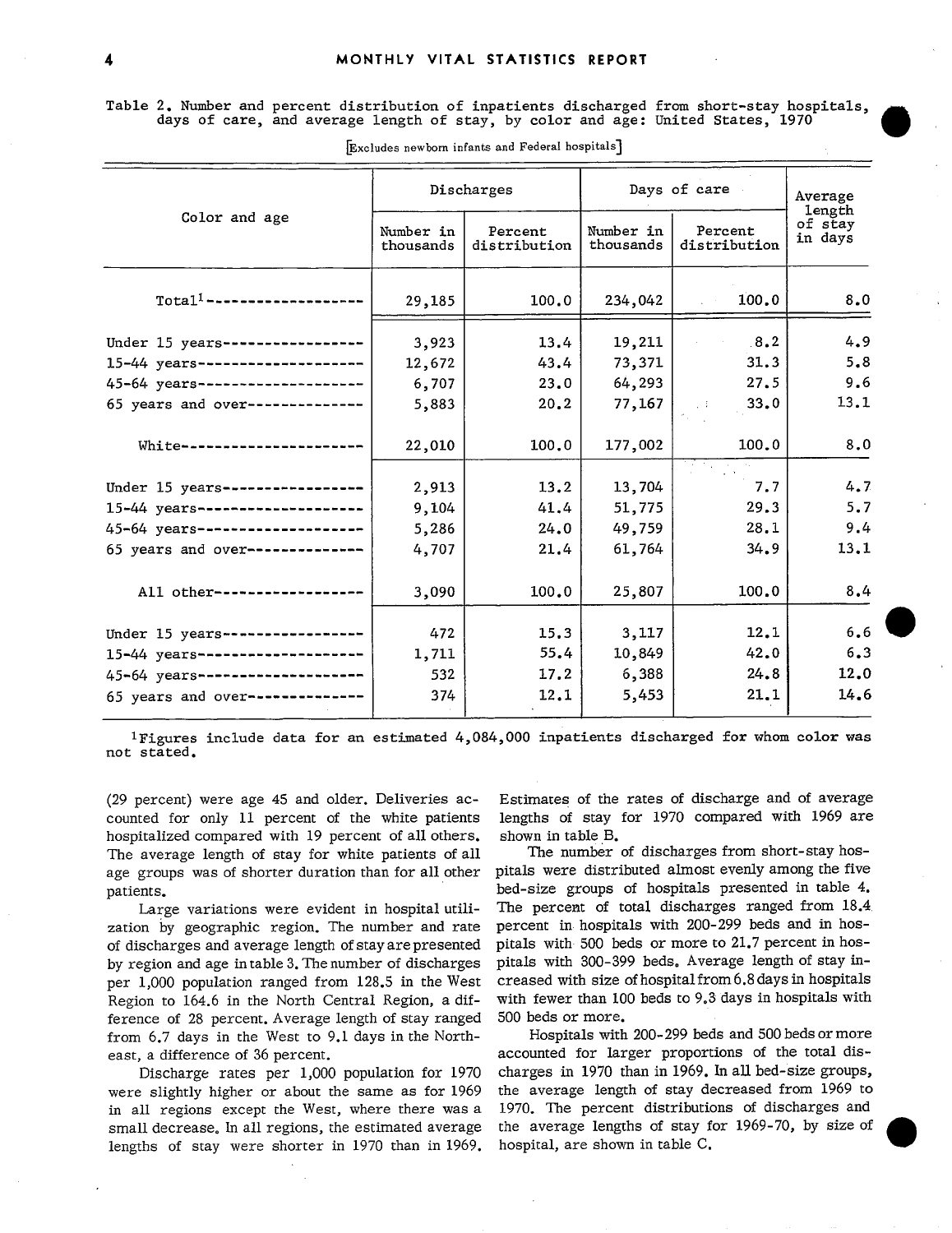## ~ble 3. Number and **rate** of inpatients discharged from short-stay hospitals, and average length of stay, by geographic region and age: United States, 1970

| Age                                               | A11<br>regions                          | Northeast                         | North<br>Centra1 | South   West      |       |
|---------------------------------------------------|-----------------------------------------|-----------------------------------|------------------|-------------------|-------|
|                                                   |                                         | Number of discharges in thousands |                  |                   |       |
| All ages-------------------------------           | $29,185$ <sup>[</sup>                   | 6,637                             |                  | $9,202$   8,983   | 4,363 |
| Under 15 years----------------------------------  | 3,923                                   | 842                               | 1,348            | 1,183             | 549   |
|                                                   | 12,672                                  | 2,880                             | 3,943            | 3,897             | 1,953 |
|                                                   | 6,707                                   | 1,596                             | 2,056            | 2,018             | 1,037 |
| 65 years and over-------------------------------  | $5,883$                                 | 1,320                             |                  | 1,855   1,885     | 823   |
|                                                   | Rate of discharges per 1,000 population |                                   |                  |                   |       |
| All ages --------------------------------         | 146.2                                   | 137.2                             |                  | $164.6$   146.4   | 128.5 |
| Under 15 years----------------------------------  | 68.0                                    | 63.3                              | 82.1             | 65.5              | 55.4  |
|                                                   | 156.1                                   | 149.1                             | 174.5            | 155.5             | 137.4 |
|                                                   | 161.7                                   | 147.6                             | 180.4            | 162, 8            | 151.0 |
| 65 years and over------------------------------   | 306.1                                   | 265.9                             |                  | $339.1$   $323.9$ | 277.5 |
|                                                   | Average length of stay in days          |                                   |                  |                   |       |
| All ages---------------------------------         | $8.0$                                   | 9.1                               | 8.3              | 7.6               | 6.7   |
| Under 15 years----------------------------------  | 4.9                                     | 5.4                               | 4.9              | 5.1               | 3.7   |
|                                                   | 5.8                                     | 6.2                               | 6.1              | 5.6               | 4.9   |
|                                                   | 9.6                                     | 11.0                              | 9.9              | 9.0               | 8.0   |
| 65 years and over-------------------------------- | 13.1                                    | 15.7                              | 13.5             | 11.7              | 11.3  |
|                                                   |                                         |                                   |                  |                   |       |

[Excludes newborn infants and Federal hospitals]

Table B. Rate of discharges from short-stay hospitals and average length of stay, by geo graphic region: United States, 1969 and 1970

[Excludes newborn infants and Federal hospitals]

| Geographic region                                   | Rate of discharges | per 1,000 population | Average length of<br>stay in days |      |  |
|-----------------------------------------------------|--------------------|----------------------|-----------------------------------|------|--|
|                                                     | 1970               | 1969                 | 1970                              | 1969 |  |
| All regions-<br>                                    | 146.2              | 144.5                | 8.0                               | 8,4  |  |
| Northeast--                                         | 137.2              | 132.2                | 9.1                               | 9.6  |  |
| $\sim$<br>North Central---------------------------- | 164.6              | 162.0                | 8.3                               | 8.7  |  |
|                                                     | 146.4              | 145.2                | 7.6                               | 7.8  |  |
|                                                     | 128.5              | 131.8                | 6.7                               | 7.1  |  |

Voluntary nonprofit hospitals (church and other nonprofit operated) provided care to 72.3 percent of governments) accounted for 22.3 percent, and pro-<br>all patients hospitalized in short-stay hospitals, prietary hospitals (operated for profit) cared for 5.3 all patients hospitalized in short-stay hospitals. all patients hospitalized in short-stay hospitals, prietary hospitals (operated for profit) cared for 5.3

Government hospitals (controlled by State and local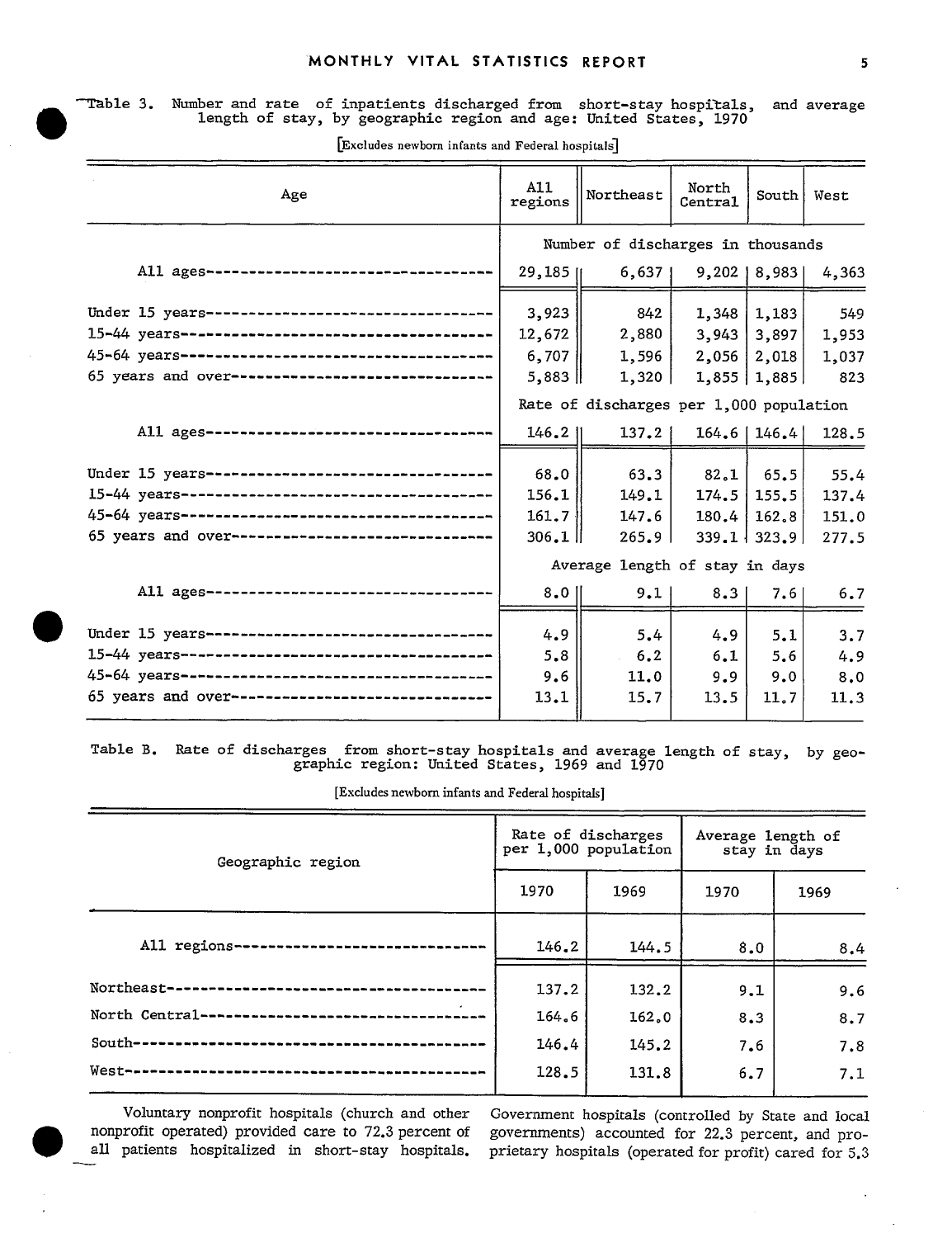Table 4. Number and percent distribution of inpatients discharged from short-stay hospitals<br>and of days of care, and average length of stay, by bed size and type of ownership of

| Bed size and                     |                        | Discharges              | Days of care           | Average<br>length       |                    |  |
|----------------------------------|------------------------|-------------------------|------------------------|-------------------------|--------------------|--|
| type of ownership                | Number in<br>thousands | Percent<br>distribution | Number in<br>thousands | Percent<br>distribution | of stay<br>in days |  |
| All hospitals ----------         | 29,185                 | 100.0                   | 234,042                | 100.0                   | 8.0                |  |
| BED SIZE                         |                        |                         |                        |                         |                    |  |
| 6-99 beds--------------------    | 5,921                  | 20.3                    | 40,002                 | 17.1                    | 6, 8               |  |
| 100-199 beds-------------------  | 6,179                  | 21.2                    | 46,995                 | 20.1                    | 7.6                |  |
| 200-299 beds-------------------- | 5,384                  | 18.4                    | 44,044                 | 18.8                    | 8.2                |  |
| 300-499 beds-------------------  | 6,330                  | 21.7                    | 53,195                 | 22.7                    | 8,4                |  |
| 500 beds or more---------------  | 5,371                  | 18.4                    | 49,806                 | 21.3                    | 9.3                |  |
| TYPE OF OWNERSHIP                |                        |                         |                        |                         |                    |  |
| Voluntary nonprofit---------     | 21,105                 | 72.3                    | 173,363                | 74.1                    | 8,2                |  |
| Government ------------------    | 6,521                  | 22.3                    | 50,132                 | 21.4                    | 7.7                |  |
| Proprietary--------------------  | 1,559                  | 5.3                     | 10,547                 | 4.5                     | 6.8                |  |

[Excludes newborn infants aud Federal hospitals]

Table C. Percent distribution of discharges from short-stay hospitals and average length of<br>stay, by size of hospital: United States, 1969 and 1970  $\mathbf{I}$ 

[Excludes newborn infants and FedersJ hospitals]

| Size of hospital                            |       | Percent distribution of<br>inpatients discharged | Average length of<br>stay in days |      |  |
|---------------------------------------------|-------|--------------------------------------------------|-----------------------------------|------|--|
|                                             | 1970  | 1969                                             | 1970                              | 1969 |  |
| All hospitals -------------------           | 100.0 | 100.0                                            | 8.0                               | 8,4  |  |
| 6-99 beds------------------------------     | 20.3  | 21.0                                             | 6.8                               | 7.1  |  |
| 100-199 beds------------------------------  | 21.2  | 22.8                                             | 7.6                               | 7.7  |  |
| 200-299 beds----------------------------    | 18.4  | 15.7                                             | 8.2                               | 9.1  |  |
| 300-499 beds------------------------------- | 21.7  | 24.6                                             | 8.4                               | 8.7  |  |
| 500 beds or more-------------------------   | 18.4  | 16.0                                             | 9.3                               | 10.0 |  |

percent (table 4). In 1969, the percent distribution of the discharges by ownership of hospital was 72.0 percent, 21.4 percent, and 6.6 percent, respectively. Av- 8.6 days, 8.2 days, and 7.0 days, respectively, for erage length of stay in 1970 was 8.2 days in voluntary 1969. erage length of stay in 1970 was 8.2 days in voluntary

nonprofit hospitals, 7.7 days in government hospitals, and 6.8 days in proprietary hospitals compared with



Q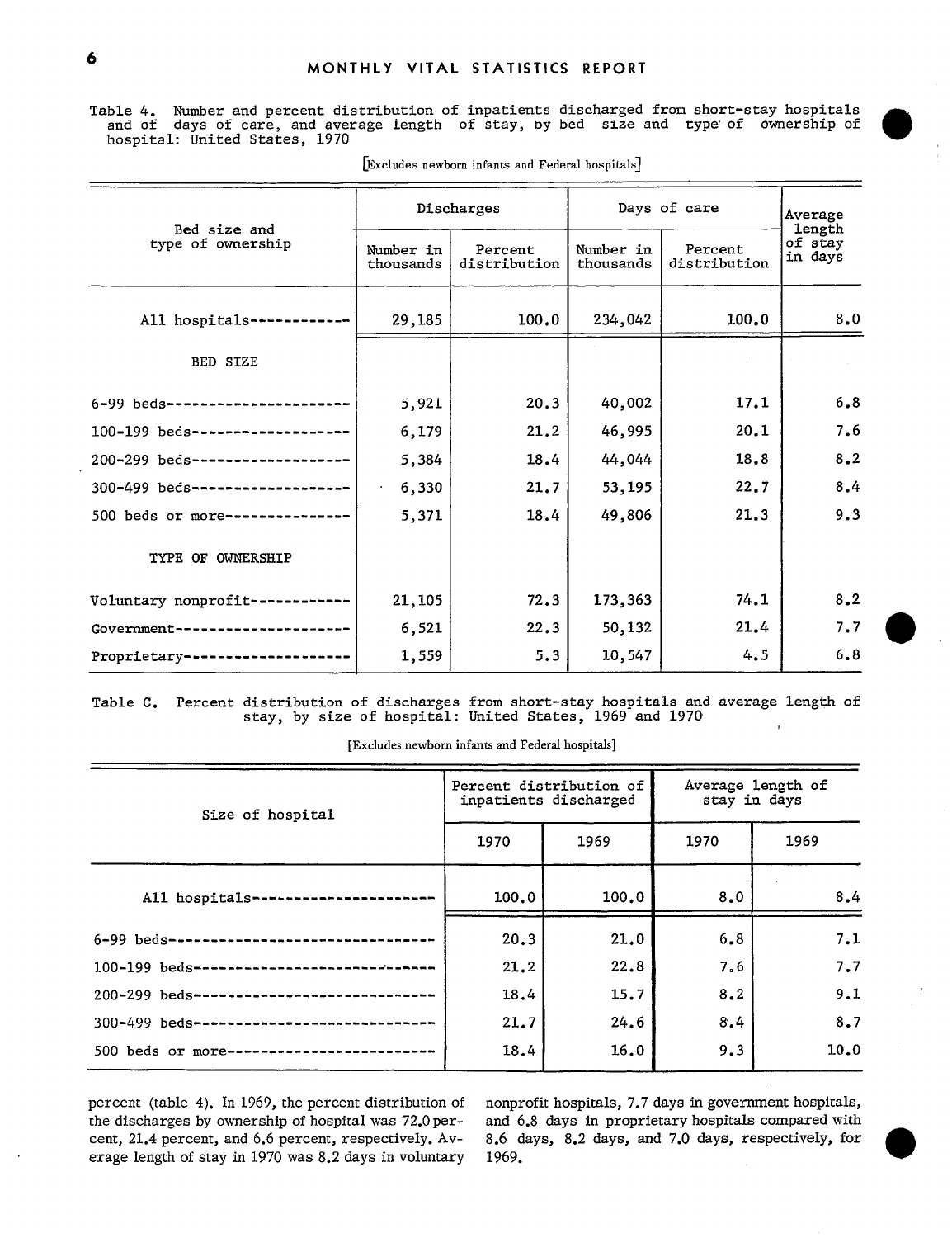## Technical Notes

SOURCE OF DATA. The Hospital Discharge Survey collects data on patients discharged from noninstitutional short-stay hospitals located in the 50 States and the District of Columbia. This report excludes data for newborn infants and discharges from FederaI hospitals. Information in this report is based on a sample of about 205,000 abstracts of medical records of patients discharged from a national sample of 395 short-stay hospitals which participated in the survey in 1970.

**0** 

**0** 

SAMPLING ERRORS. The estimates presented are subject to sampling error since a sample rather than the entire population has been surveyed. The standard errors appropriate for the estimates of the number of discharges are shown in table I and those for days of care are shown in table II.

|  | TABLE I. APPROXIMATE STANDARD ERRORS OF ES- |  |  |  |
|--|---------------------------------------------|--|--|--|
|  | TIMATED NUMBERS OF DISCHARGES               |  |  |  |

| Size of estimate             | Standard error |
|------------------------------|----------------|
| 200,000------------------    | 17,000         |
| $500,000$ -----------------  | 28,000         |
| $1,000,000$ ---------------- | 41,000         |
| $2,000,000$ ---------------- | 62,000         |
| $6,000,000$ ---------------- | 136,000        |
| $10,000,000$ --------------- | 206,000        |
| $20,000,000$ --------------- | 376,000        |
| $30,000,000$ --------------- | 546,000        |

TABLE II. APPROXIMATE STANDARD ERRORS OF ES TIMATED NUMBERS OF DAYS OF CARE

| Size of estimate                                                                                                                                                                                                                                      | Standard error                                                                               |
|-------------------------------------------------------------------------------------------------------------------------------------------------------------------------------------------------------------------------------------------------------|----------------------------------------------------------------------------------------------|
| $2,000,000$ -------------<br>$6.000.000$ ----------------<br>$10,000,000$ ---------------<br>$20,000,000$ ---------------<br>$60,000,000$ ---------------<br>$100,000,000$ --------------<br>$200,000,000$ -----------<br>$250,000,000$ ------------- | 180,000<br>320,000<br>424,000<br>634,000<br>1,308,000<br>1,920,000<br>3,420,000<br>4,150,000 |

ROUNDING. Due to rounding, detailed figures within tables may not add to totals. Rates, percents, and average lengths of stay presented were computed from unrounded numbers.

DEFINITIONS. *Short-stay hospituk* are general and short-term special hospitals that have six beds or more for inpatient use and an average length of stay of less than 30 days.

A *patient* or *inpatient* is a person who has been formally admitted to the inpatient service of a shortstay hospital for observation, care, diagnosis, or treatment.

A *discharge is* the formal release of an inpatient by a hospital, that is, the termination of a period of hospitalization by death or bydisposition to place of residence, nursing home, or another hospitaL "Discharges" and "patients (or inpatients) discharged" are used synonymously.

*Discharge rate* is the ratio of the number of hospital discharges during a specified year to the number of persons in the civilian, noninstitutional population as of July 1 of the specific year.

Days of care denotes the total number of inpatient days accumulated at time of discharge by patients discharged from short-stay hospitals. A stay of less than 1 day (inpatient admission and discharge on the same day) is counted as 1 day in the summation of totaI days of care.

*Rate of days of care* is the ratio of the number of inpatient days accumulated by patients discharged during a specified year to the number of persons in the civilian, noninstitutional population as of July 1 of the specific year.

Average length of stay is the total number of inpatient days accumulated at time of discharge by patients discharged during a specified year divided by the number of patients discharged.

*Color of patient* is designated as either "white" or "all other." The "all other" group includes Negro, American Indian, Chinese, Asian Indian, and any other race.